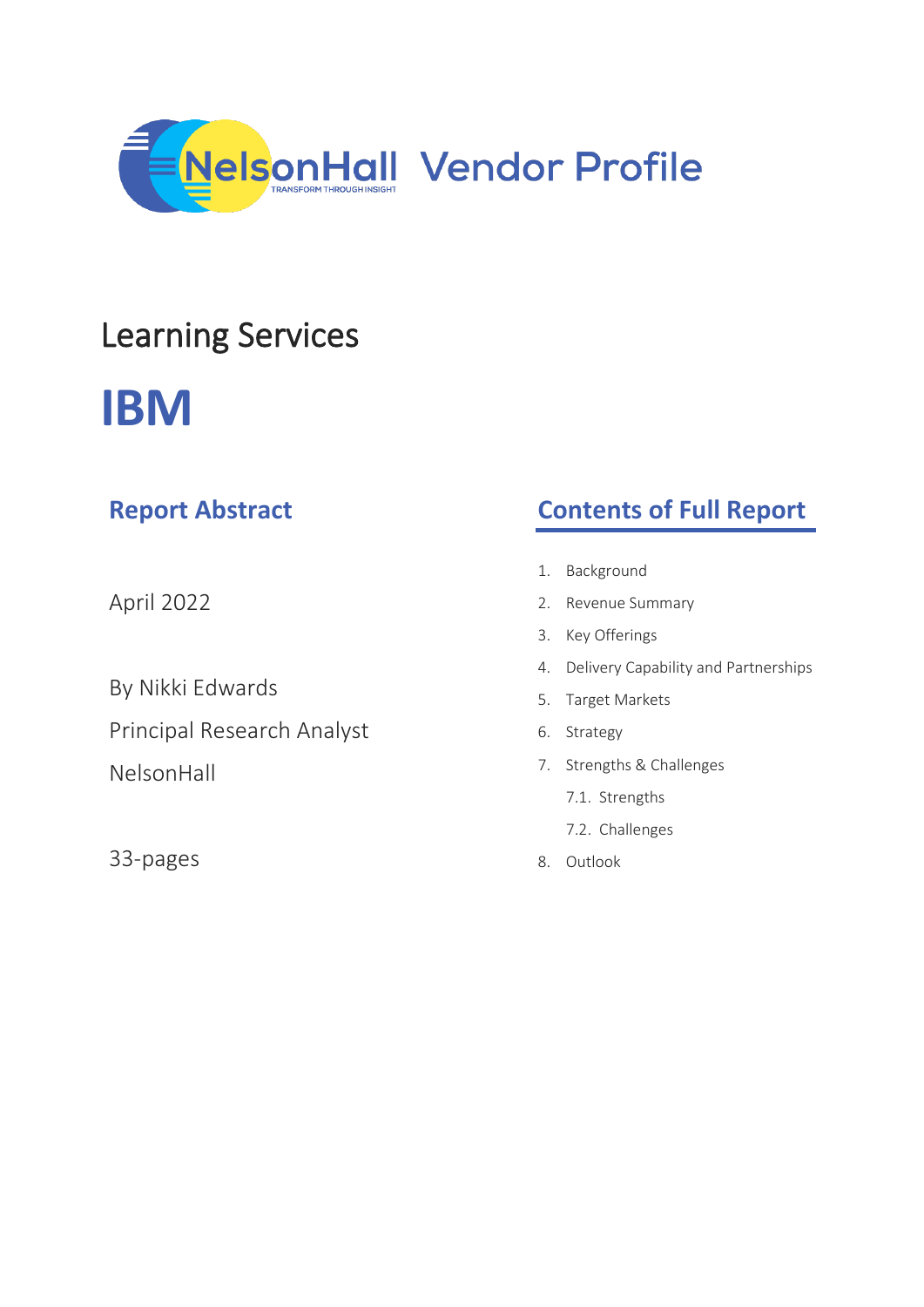

## **Who is This Vendor Assessment For?**

NelsonHall's Learning Services profile on IBM is a comprehensive assessment of IBM's offerings and capabilities, designed for:

- Sourcing managers monitoring the capabilities of existing suppliers of Learning Services and identifying vendor suitability for Learning Services RFPs
- Vendor marketing, sales, and business managers looking to benchmark themselves against their peers
- Financial analysts and investors specializing in the Learning Services sector.

## **Key Findings & Highlights**

This NelsonHall vendor assessment analyzes IBM's offerings and capabilities in Learning Services.

International Business Machines Corporation (IBM) is an American multinational information technology company headquartered in Armonk, New York, in over 170 countries. IBM's operations consist of four business segments: Cognitive Solutions (Cloud and Cognitive Software), IBM Consulting (previously known as Global Business Services), Systems, and Global Financing. IBM's managed infrastructure services business was spun off in 2021. It is known as Kyndryl. IBM Consulting is further divided into several capabilities: Consulting (With five major pillars, one of which is its Talent Transformation consulting practice, with a focus on helping clients to transform talent and the Future of Work), Application Management, and Global Process Services (GPS). IBM's Talent Development Optimization Services resides in the Talent Transformation consulting practice.

IBM's offerings comprise learning content, delivery, admin, tech, and consultancy services. Also, IBM provides other learning services. It offers a mix of proprietary and third-party technology/tools. In 2022, it will develop services and tech further and expand globally.

## **Scope of the Report**

The report provides a comprehensive and objective analysis of IBM's Learning Services offerings and capabilities, and market and financial strengths, including:

- Identification of the company's strategy, emphasis, and new developments
- Analysis of the company's strengths, weaknesses, and outlook
- Revenue estimates
- Analysis of the profile of the company's customer base, including the company's targeting strategy and examples of current contracts
- Analysis of the company's offerings and key service components
- Analysis of the company's service delivery organization (including delivery locations).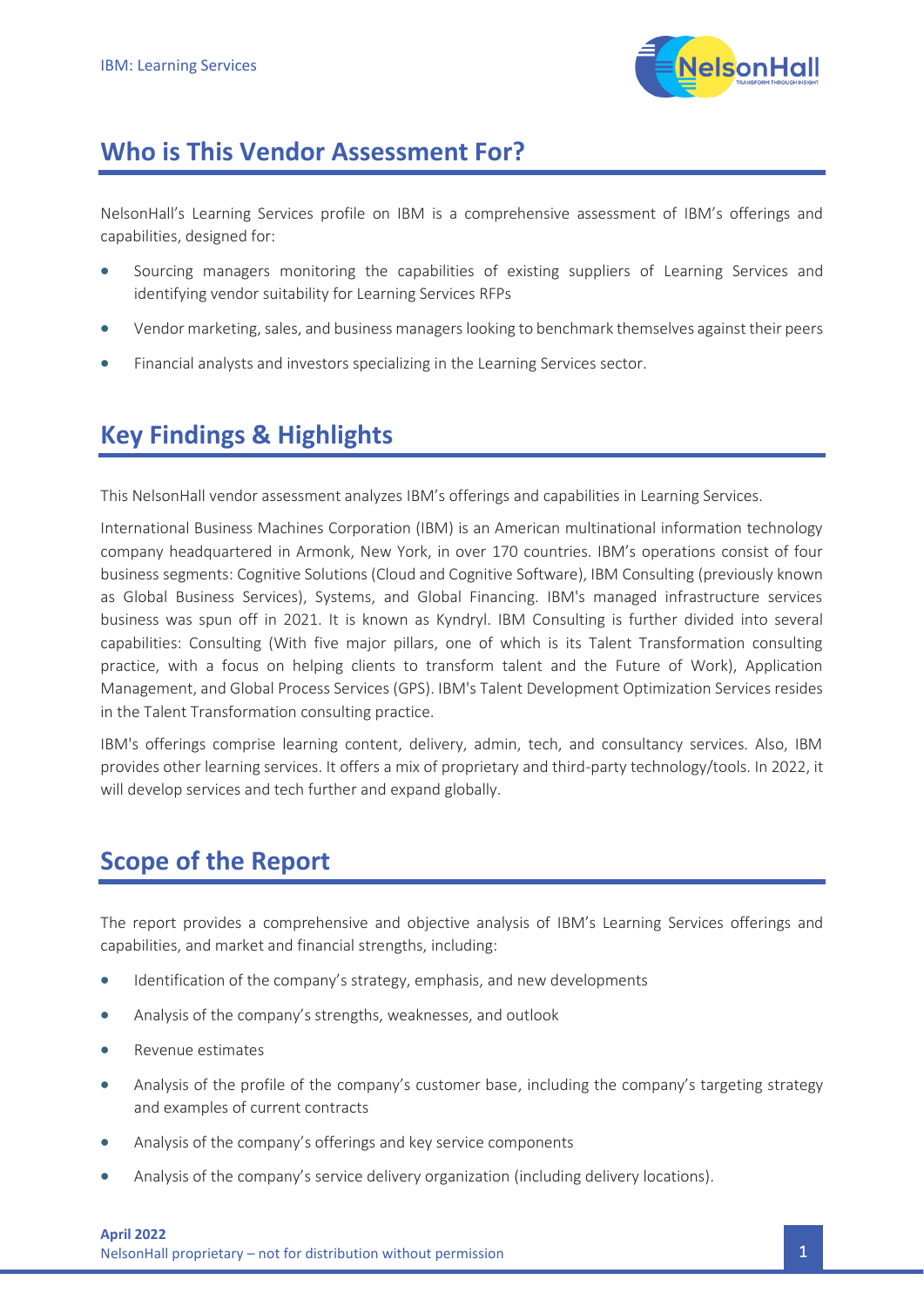

## **Learning Services Vendor Assessments also Available for:**

| Aptara                    |  |  |
|---------------------------|--|--|
| Capgemini                 |  |  |
| Conduent                  |  |  |
| G-Cube                    |  |  |
| Infopro Learning          |  |  |
| Infosys BPM               |  |  |
| LTGplc                    |  |  |
| NIIT Ltd                  |  |  |
| QA                        |  |  |
| Seertech Solutions        |  |  |
| <b>Tesseract Learning</b> |  |  |
| UpsideLMS                 |  |  |
| Vertex PS.                |  |  |
|                           |  |  |